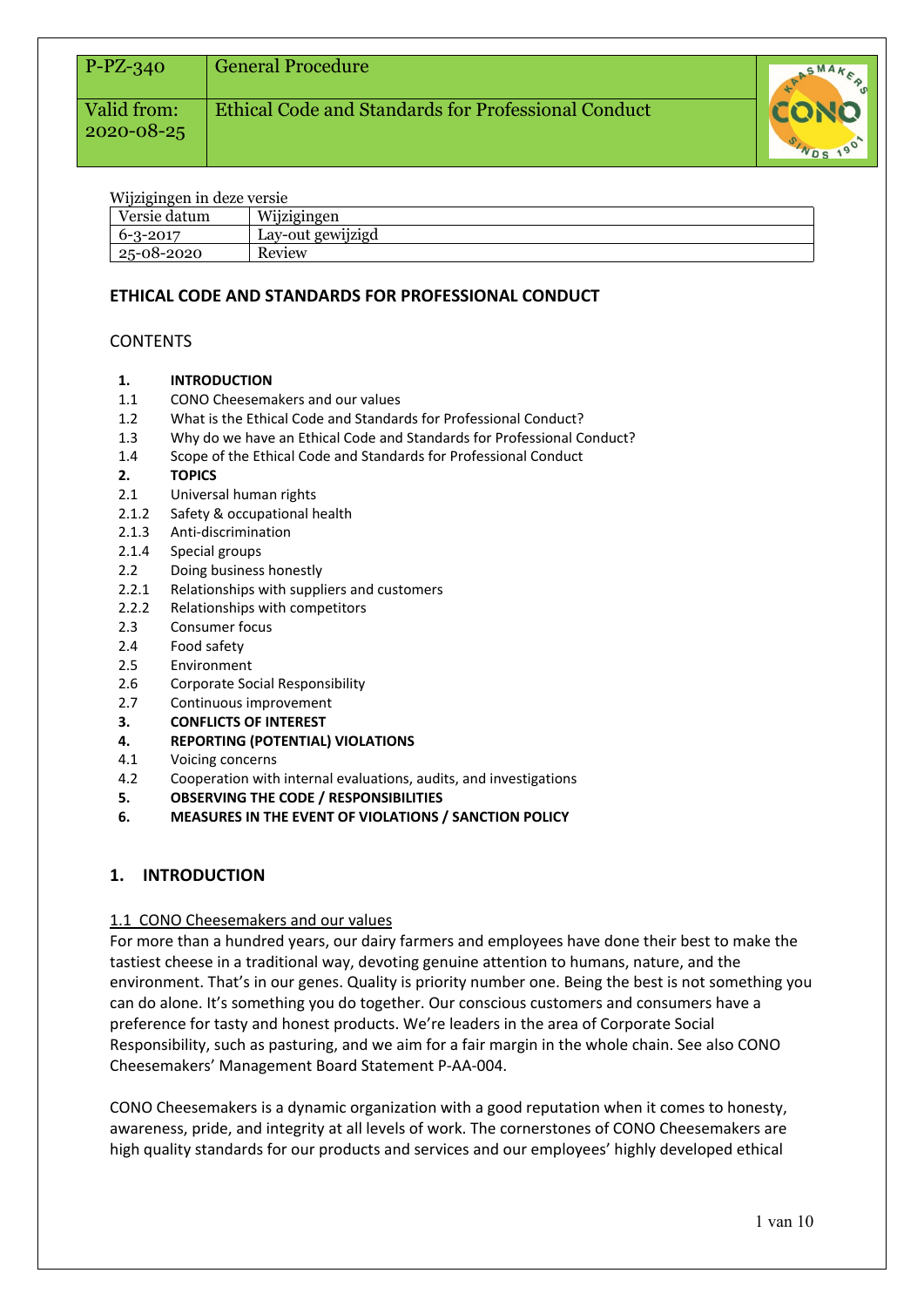| $P-PZ-340$                      | <b>General Procedure</b>                            |  |
|---------------------------------|-----------------------------------------------------|--|
| Valid from:<br>$2020 - 08 - 25$ | Ethical Code and Standards for Professional Conduct |  |

sense. We are aware that, regardless of our duties, we must make every effort to maintain the highest possible standards of personal and business ethics.

Furthermore, the Management Board and the management of CONO Cheesemakers have the responsibility to provide the culture, the framework, and the business conditions that enable all of its employees to perform their work in a safe, healthy, and legitimate work environment. We also do everything in our power to develop a support network that enables all employees to apply and improve their skills in order to fully use their potential.

CONO Cheesemakers introduced this Ethical Code and Standards for Professional Conduct in order to further facilitate and safeguard these objectives. All employees are obligated to read, understand, and use the content of this document for the duration of their service. The code should be viewed as a guide in the event that an employee is confronted with a potential violation of the code's conditions and has doubts regarding an ethical challenge or conflict.

## 1.2 What is the Ethical Code and Standards for Professional Conduct?

The code is the cornerstone of CONO Cheesemakers' efforts to conduct our activities in a lawful manner and according to the highest quality and ethical standards. It sets the tone in practical and clear terms for the way in which we do business. It describes what is expected from all employees at each and every moment regarding all of our activities.

This code is used in tandem with our Code of Conduct for Desirable Behavior (P-PZ-300). Also, in addition to the general rule regarding ethics and the way we conduct ourselves in our company and towards the outside world, we also have a number of personal responsibilities vis-à-vis the company, the employees, the customers, and the suppliers. Many of these responsibilities are included in this document.

## 1.3 Why do we have an Ethical Code and Standards for Professional Conduct?

Observing this code ensures that we perform our activities to the highest standards of integrity and in the most suitable way possible, which in turn promotes trust and respect, both within our organization and in our relationship with our dairy farmers, customers, suppliers, competitors, authorities, and the community. We aim to build and maintain a solid reputation for honesty, awareness, and integrity at all times, in the knowledge that achieving this aim will contribute significantly to the well-being of our employees and the success of our company.

### 1.4 Scope of the Ethical Code and Standards for Professional Conduct

This code's standards apply to all employees at CONO Cheesemakers at all levels and in all countries where we conduct our activities. Moreover, all consultants, interim staff, temporary employees, and contractors that work for or on behalf of our company are obligated to perform their work according to CONO Cheesemakers' corporate culture and policy. We cannot allow our standards to be compromised in any way or at any time. If employees suspect that this is the case, then they must inform management so that the necessary measures can be taken to deal with the situation.

# **2. TOPICS**

2.1 Universal human rights / ETI Base Code

At CONO Cheesemakers we respect and honor universal human rights.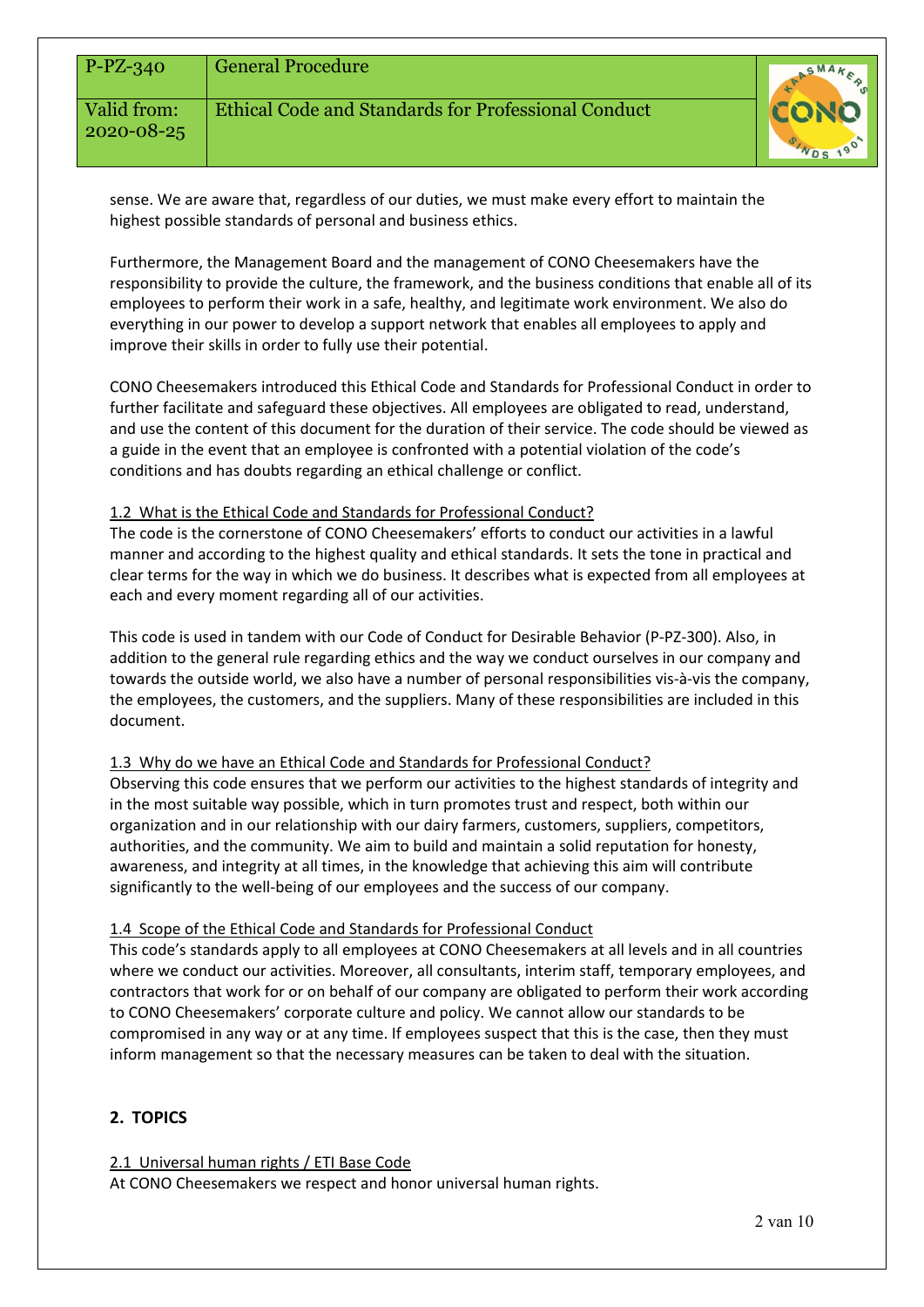| $\overline{P-PZ-340}$           | <b>General Procedure</b>                            |  |
|---------------------------------|-----------------------------------------------------|--|
| Valid from:<br>$2020 - 08 - 25$ | Ethical Code and Standards for Professional Conduct |  |

CONO attaches great value to human rights, which are intended to ensure that everyone can lead lives of human dignity. For CONO this means, among other things, that everyone has the right to have and express their own opinion, as well as the right to education, sufficient food, and a roof over their heads. That applies to everyone, regardless of race, color, gender, language, religion, political or other views, national or social background, prosperity, birth, or any other status.

In addition to universal human rights, the ETI (Ethical Trading Initiative) Base Code is the foundation for this ethical code for professional conduct. ETI is a leading alliance of companies, unions and NGOs that promotes respect for employees' rights all over the world. CONO Cheesemakers endorses a vision of the world in which all employees are protected against exploitation and discrimination and have the right to conditions such as freedom, safety, and justice.

## 2.1.2 Safety & occupational health

CONO Cheesemakers gives high priority to safety. The safety of people and products is like a thread running through all of our activities. In order to maintain and guarantee the safety of our employees and products in the future, CONO believes it is important to continue to invest in it. After all, the results CONO Cheesemakers achieves depend in no small measure on our employees and our products.

In order to ensure that CONO's employees feel safe while they work, CONO believes it is important to have an open culture of honesty, awareness, and trust. This reduces the likelihood of aggression or violence in the workplace. Incidents in which an employee is physically or psychologically harassed, threatened, or attacked in circumstances that are directly related to performing one's work will not be tolerated. If this kind of situation occurs, adequate and appropriate measures must be taken to provide counsel and support so that victims can get over the incident and resume their daily activities.

CONO Cheesemakers views safe and healthy working conditions as every employee's fundamental right and aims to create and maintain a safe and healthy work environment for all employees. Safe and healthy work conditions are matters that concern both CONO Cheesemakers, as an employer, and its employees. CONO considers guaranteeing safe and healthy work conditions to be its primary responsibility. This responsibility focuses, among other things, on preventing and managing unhealthy and unsafe situations. CONO employees have a responsibility to ensure, to the extent that they can, their own and each other's safety, and to observe the organization's policy and procedures regarding safety and occupational health.

CONO has drafted general occupational health policy guidelines in the form of a Management Board Statement (P-AA-004). The safety policy is enacted in daily practice. Moreover, CONO has developed an occupational health management system, which is also enacted in a practical way. The policy regarding sick leave is well embedded in the organization.

Additional information about these subjects can be found in the Occupational Health Reports, Management Board Statement (P-AA-004) and Description of Care Systems (P-AA-001). In addition, the internal Code of Conduct for Desirable Behavior (P-PZ-300) is also applicable.

## 2.1.3 Anti-discrimination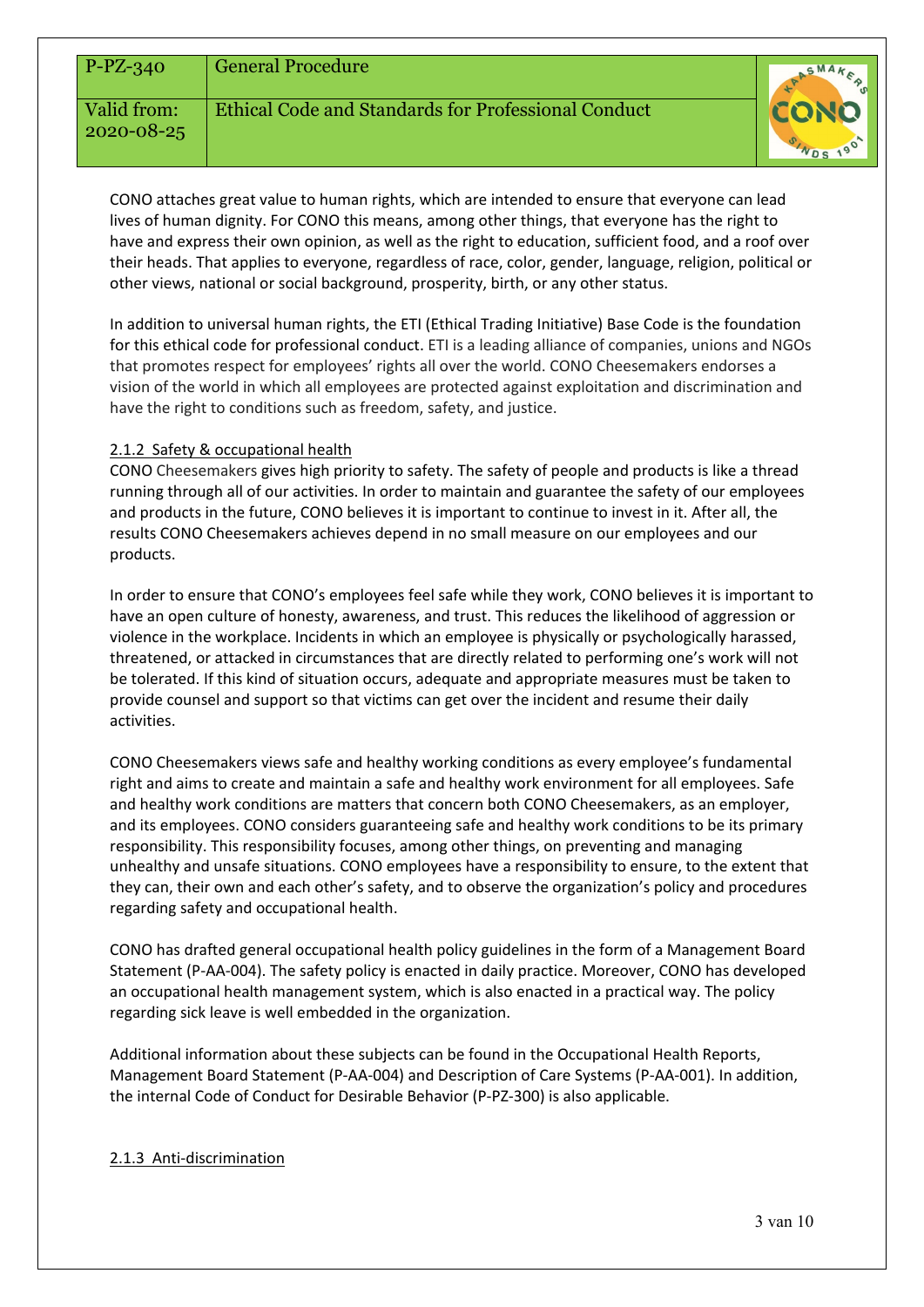| $P-PZ-340$                      | <b>General Procedure</b>                            |  |
|---------------------------------|-----------------------------------------------------|--|
| Valid from:<br>$2020 - 08 - 25$ | Ethical Code and Standards for Professional Conduct |  |

CONO Cheesemakers strives to be a fair employer and wants to prevent and eliminate all forms of prejudice and discrimination, and therefore only rewards employees based on merit and good performance. CONO Cheesemakers implements correct and honest procedures for recruitment & selection, introductions, education, appraisals, performance reviews, promotions, and financial rewards.

CONO defines discrimination as follows: all forms of distinction, exclusion, restriction, or preference made on the basis of skin color, gender, sexual preference, language, religion, political or other opinion, nationality, or occupation, which has the purpose or effect of nullifying or impairing the recognition, enjoyment, or exercise, on an equal footing, of human rights and fundamental freedoms.

All employees are treated, and are expected to treat each other, with respect and consideration. Everyone has the right to work in an environment bereft of discrimination, intimidation, physical violence, and abuse. The use of inappropriate and insulting language is not permitted. All employees must have a safe work environment at their disposal, as required by law. The privacy of employees regarding their salaries, as well as medical and other personal information, must be respected at all times, and employees who have access to other employees' personal information may only use it for legitimate business purposes and always in strict confidentiality. All investigations into concerns regarding ethical conduct must be carried out in an honest and correct manner without prejudice or discrimination.

The internal Code of Conduct for Desirable Behavior (P-PZ-300) also applies.

### 2.1.4 Special groups

CONO Cheesemakers encourages a versatile culture in which all employees do their best. This means that we are open to differences and recognize the related advantages, that everyone has equal access to opportunities and information, that we treat each other with respect and dignity, and that we create an atmosphere of honest and open communication.

This means that when new employees are hired at CONO Cheesemakers, their advancement within the organization, their appraisal, and suchlike, will solely be based on expertise, skills, experience, and competences.

Moreover, CONO Cheesemakers acknowledges that special groups of employees may (temporarily) have diminished work capacity. Additional measures are or will be taken (if necessary) to make allowances for this situation in daily practice. This target group may also require and be given tailored, supplemental, or adjusted information and instructions.

Special groups include:

- o Young people under the age of 18 (adolescents)
- o On-call and temporary employees
- o Inexperienced people (new employees, for example)
- o Employees with a disability
- o Pregnant and breastfeeding women
- o People who do not have sufficient command of Dutch yet

In the case of a pregnant employee, work will be arranged in such a way that it does not entail any danger to her safety or health, nor to her (unborn) child. CONO considers it its duty to do its utmost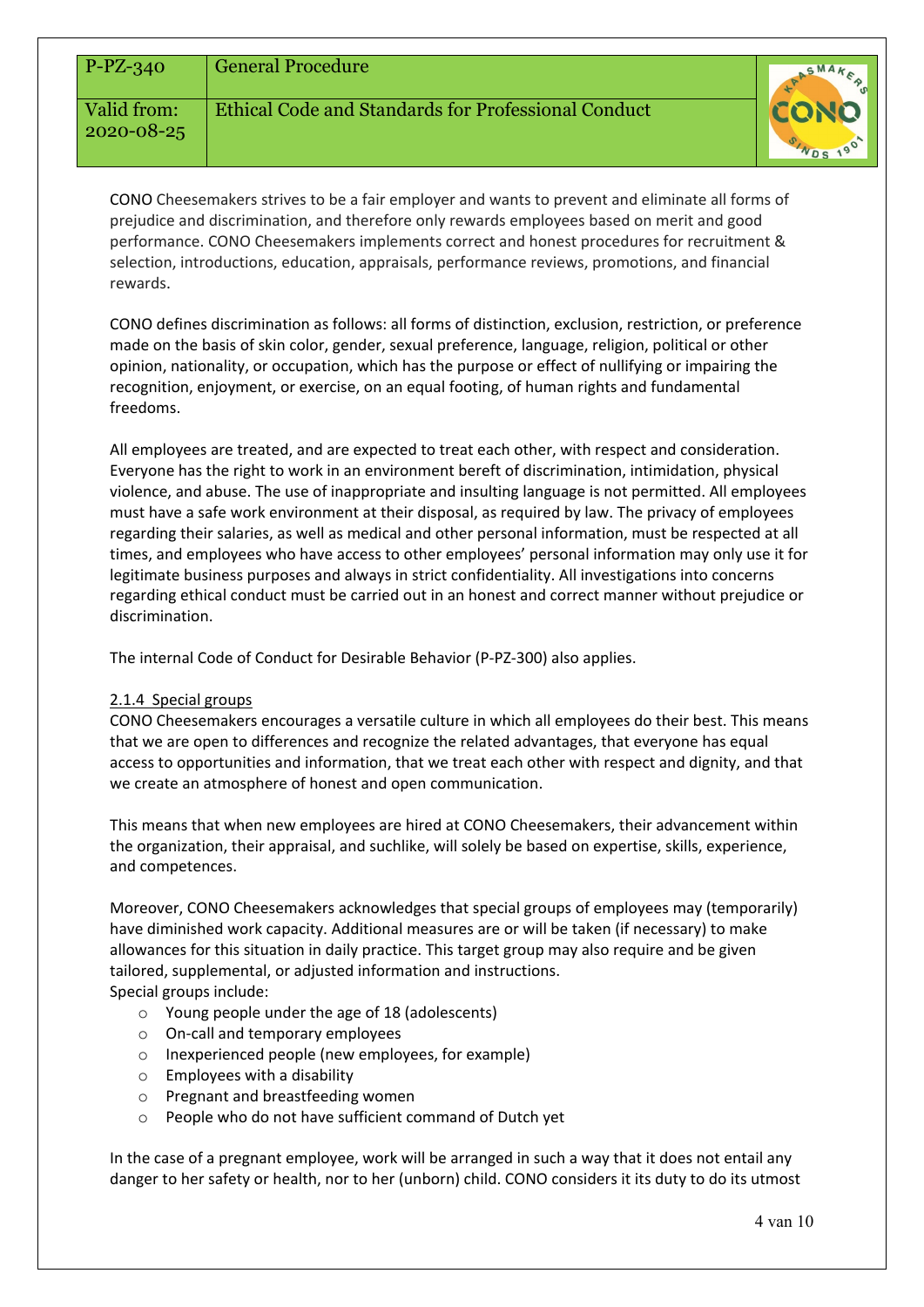| $P-PZ-340$                      | <b>General Procedure</b>                            |  |
|---------------------------------|-----------------------------------------------------|--|
| Valid from:<br>$2020 - 08 - 25$ | Ethical Code and Standards for Professional Conduct |  |

to protect the health of the mother and child during pregnancy or breastfeeding. Starting point is that during pregnancy and the breastfeeding period the employee will be able to do her own work as much as possible in her own position and in her own work environment. CONO also applies the principle that women's careers and opportunities for advancement in the organization should not be hampered as a result of pregnancy.

## 2.2 Doing honest business

In interaction with suppliers, customers, and competitors, CONO Cheesemakers will compete strongly and with integrity, treat all customers and suppliers honestly and objectively, and will not carry out any dishonest or misleading activities. Moreover, CONO will not issue any statements about a competitor's products if these statements are unfounded or unwarranted. We make it clear to all suppliers what we expect of them: strong and honest competition for our clientele, and we expect them to abide by the principles of our ethics code and observe laws prohibiting agreements with competitors.

## *2.2.1 Relationships with suppliers and customers*

CONO Cheesemakers will not accept any form of compromise to its integrity. Although it is important that our business relationships with suppliers and customers are maintained and developed, we insist on keeping our hands clean of bribery or corruption. Under no circumstances are employees allowed to accept money, assets, tips, extra discounts, or excessive hospitality or entertainment. Moreover, employees are not allowed to offer anything of value to existing or potential customers, such as inappropriate payments or gifts, when they want to sell CONO Cheesemakers' products. In addition, employees should never conduct themselves in such a way that they could be accused of unfair sales practices or be held liable for their conduct. Employees must not have any kind of personal obligation to a supplier or client.

Employees must always use their common sense to avoid real or potential conflict situations. Normal business courtesies, such as occasional business meals with suppliers/customers or the acceptance of reasonable and customary gifts or promotional items with marginal value (caps, pens, diaries, calendars, coffee mugs, and similar items) are generally acceptable.

All purchase and procurement decisions must be exclusively based on safety, the best prices (including logistics expenses), availability, service, reliability, sustainability, and suitability for our business needs.

### *2.2.2 Relationships with competitors*

EU and international antitrust laws are an essential part of the business environment in which CONO Cheesemakers operates. Violations of these laws can be subject to severe punishment. Employers are not permitted to enter into agreements or make arrangements with competitors regarding any aspect of competition between CONO Cheesemakers and the competitor in question. This can also be applicable to, though not limited to: price fixing, regional distribution, customer allocation, and fraudulent practices, including agreeing to contract conditions or other similar activities with a competitor that could have a negative and harmful effect on free-market principles.

Employees could come into contact with competitors while working. It is strictly prohibited at all times to discuss prices or other related trade provisions or conditions. In addition, no information regarding CONO Cheesemakers may be shared that is not intended for public use.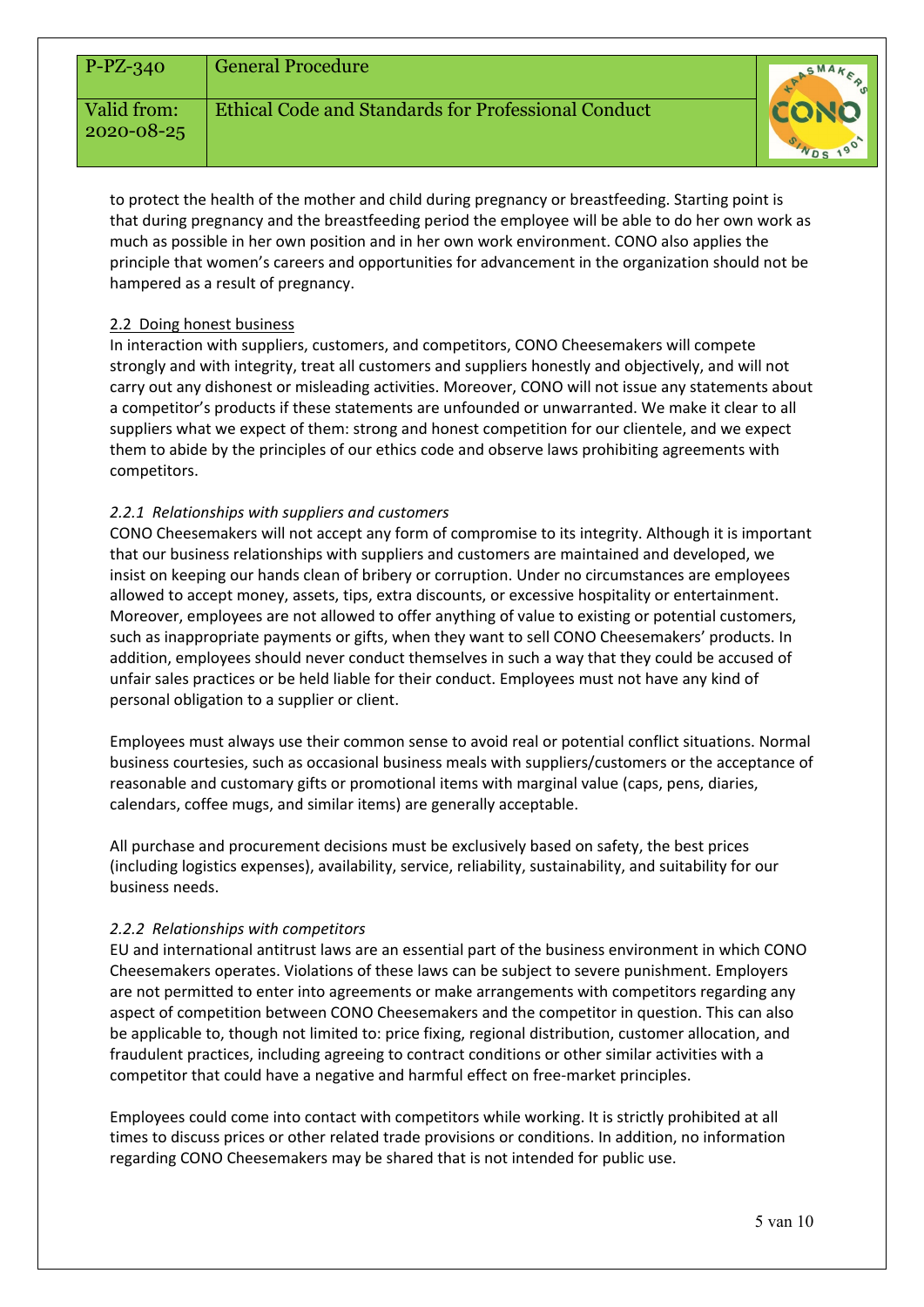| $P-PZ-340$                      | <b>General Procedure</b>                            |      |
|---------------------------------|-----------------------------------------------------|------|
| Valid from:<br>$2020 - 08 - 25$ | Ethical Code and Standards for Professional Conduct | CONO |

## 2.3 Consumer focus

CONO Cheesemakers keeps the interest of our consumers at heart in everything we undertake, and we also take this interest into consideration in our decision-making. What are our consumers' wishes and how can we ensure that these are reflected in our goals? CONO Cheesemakers also attaches great value to being honest when providing information to our consumers.

## 2.4 Food safety

As a food producer, CONO Cheesemakers has the important responsibility towards its customers and ultimate consumers to produce safe products. For this purpose, CONO has implemented a certified quality assurance system.

Individual employees have an influence on product safety and must conduct themselves in such a way that product safety is never put in jeopardy. Should there be concerns about product safety anyway, employees are expected to report this to their immediate superior so that the appropriate corrective measures can be taken.

## 2.5 Environment

CONO Cheesemakers considers it a responsibility to treat the environment with respect. We aim to minimize the harmful effects of our activities on the environment with methods that are socially responsible, scientifically backed, and economically prudent.

Our building and our cheese dairy use the most sustainable materials and technologies. The cheese dairy is  $CO<sub>2</sub>$  neutral, and it is our future goal to have a production process that is as climate-neutral and as energy efficient as possible.

CONO Cheesemakers expects its employees to be environmentally conscious when performing all of their activities.

### 2.6 Corporate Social Responsibility

CONO prides itself on being a socially responsible and sustainable enterprise. For more than ten years now, CONO has been a leader in the area of pasturing and sustainable dairy farming. Corporate Social Responsibility and sustainability are in our genes. We stir the curd by hand and let the cheeses ripen naturally. The greenest cheese dairy in the world produces cheese in a conscious manner.

CONO Cheesemakers is a cooperation: the dairy farmers *are* CONO. We make a recognizable and traceable product: Beemster cheese. We aim to achieve maximum transparency, and we want to show how we run our companies, how we treat our employees, dairy farmers and cows, and how we make our cheese.

The approach is based on a continuous process of improvement. All sustainability parameters are measured and benchmarked every year at the majority of our dairy farmers.

Based on an evaluation of the results, we develop an action plan with objectives at joint workshops. Subjects that are dealt with at the workshops include animal health and welfare, pasturing, feed production, soil fertility, the environment, and the climate.

In addition we believe that it's important to have more direct contact between the dairy farmer and the consumer/citizen, and that the dairy farmer contributes to preserving nature and the landscape.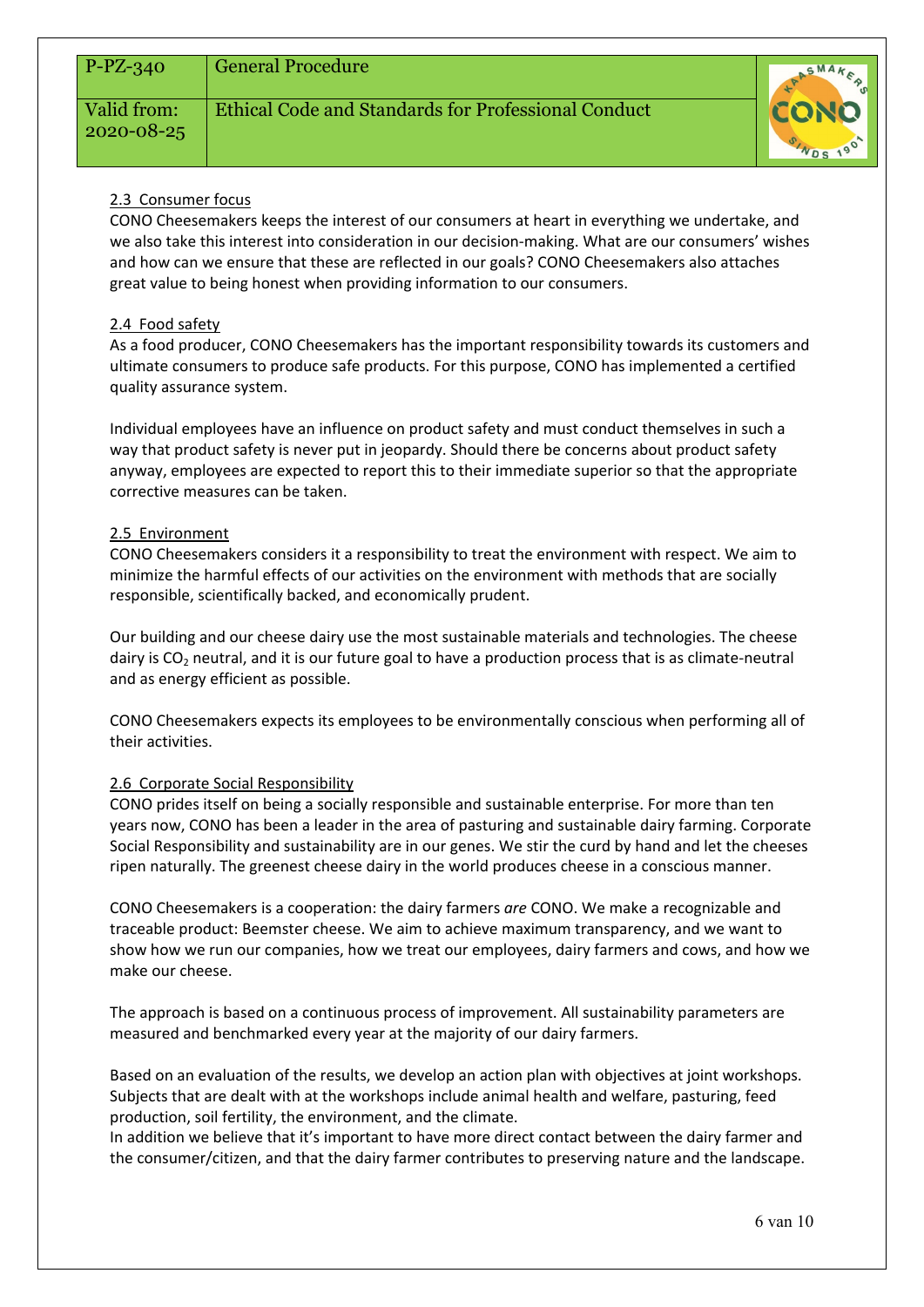| $\overline{P-PZ-340}$           | <b>General Procedure</b>                            |  |
|---------------------------------|-----------------------------------------------------|--|
| Valid from:<br>$2020 - 08 - 25$ | Ethical Code and Standards for Professional Conduct |  |

With the construction of the new cheese dairy, Beemster has gained another UNESCO World Heritage Site, which increases the quality of the typical landscape. In addition to increasing capacity, it also helps reduce greenhouse gas emissions and the loss of nutrients, while increasing output. At the same time, we continuously draw the chain's attention to a fair price for milk. CONO is making a serious effort with the dairy farmers and employees to keep making the production process much more sustainable.

## 2.7 Continuous improvement

In order to ensure that we continue to make high-quality products, achieve our ambitious goals, and remain leaders in the areas of quality and sustainability, CONO works with the WCOM system (World Class Operations Management). This program enables us to continuously focus on improving our business and other processes, and that in turn enables us to ensure a higher quality end result at reduced cost. A higher quality end result means satisfied customers, fewer complaints, and better operating results.

CONO understands continuous improvement to mean: "The introduction of new activities and the elimination of activities that have no or little added value. The aim is to increase quality and effectiveness by reducing inefficiencies, frustrations in the process and waste (reprocessing, time, material, etc.)."

## **3. CONLIFCTS OF INTEREST**

All employees have the duty to always do what is best for our cooperation and our customers. That's why conflicts of interest must be prevented. A conflict of interest arises when your personal or financial interest, or those of people close to you (family, partners, or friends), are in conflict with your ability to perform your professional tasks impartially or could influence in any way your ability to make decisions. Employees at CONO Cheesemakers must always work in an open way and avoid even the semblance of a conflict of interest.

All financial, business, and other activities must be completely legal and free of any kind of conflict of interest. Dealings with family, partners, good friends, and other personal relationships must always be characterized by discretion, integrity, and impartiality. This is especially true of recruitment, promotion, career development, general cooperation, and external business transactions. Other employees may, whether justified or not, perceive close ties as a conflict of interest, even if these ties cannot actually be identified as such. This calls for discretion and honesty. If CONO has reason to believe that there are demonstrable or apparent problems with close ties, then CONO reserves the right to alter work arrangements or even terminate one or both employees' employment.

### **4. REPORTING POTENTIAL VIOLATIONS**

#### 4.1 Voicing concerns

All employees are obliged to immediately voice their concerns regarding a violation or potential violation of this code or when there is a situation that is unsafe, unlawful, or unethical. We acknowledge that this may sometimes lead to conflicting personal loyalty and can therefore be difficult because it could have potential consequences for another employee, family member, or friend.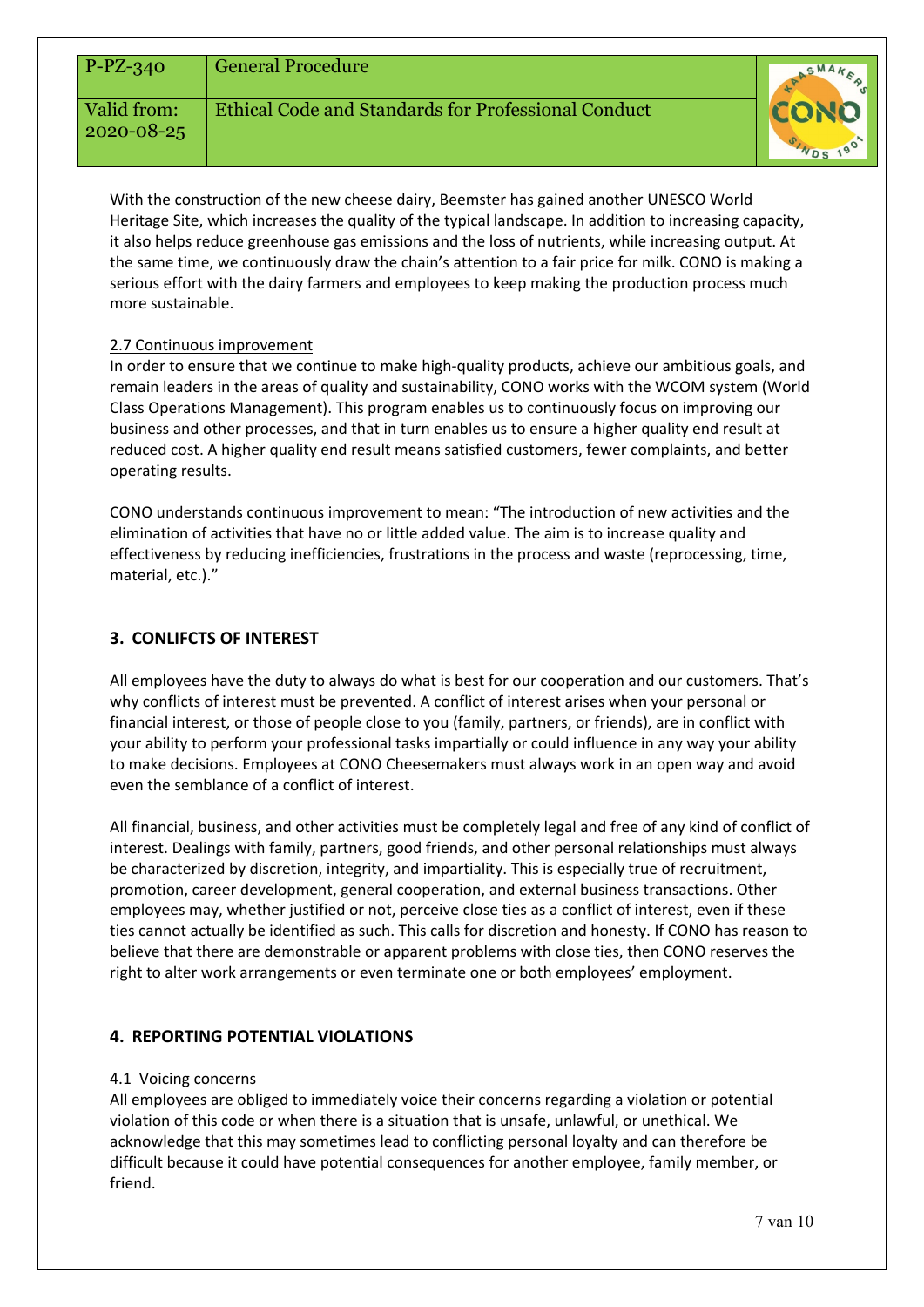| $\overline{P-PZ-340}$            | <b>General Procedure</b>                            |  |
|----------------------------------|-----------------------------------------------------|--|
| Valid from:/<br>$2020 - 08 - 25$ | Ethical Code and Standards for Professional Conduct |  |

Voicing a concern serves to protect the company and our employees against potential damages that could harm the health, safety, or well-being of other employees, customers, or suppliers, and lead to a loss of trust and reputation of the company as a whole. In addition to potential personal harm to employees and visitors, it can also lead to substantial fines, claims, and other financial sanctions against the company, as well as fines or even prison sentences for natural persons.

Initial concerns should be voiced at once to an immediate superior. If it is inappropriate to involve the superior, or if you notice that – after voicing your concern – your superior is not dealing adequately with the matter, then you can go to the next highest management level or to the Management Board. Such a situation can also occur if you have received instructions from your superior that can be considered unsafe, unethical, inappropriate, or incorrect.

### 4.2 Cooperation with internal evaluations, audits, and investigations

All employees are obliged to cooperate fully with internal evaluations, appraisals, and investigations. Non-compliance can lead to disciplinary measures. Depending on the seriousness of the matter voiced by an employee, the superior handling the case will either deal with the matter quickly or communicate it to the next highest level of management or the Management Board. After an investigation and evaluation, appropriate measures will be taken to rectify the situation and/or improve it. Feedback will also be provided to the person who voiced concern about the matter. Employees must not use their official positons or work relationships to exert undue influence by intervening in internal investigations or with external bodies that are enforcing the law.

CONO Cheesemakers will not tolerate retaliation or accusations against an employee that reports a matter in good faith and will take appropriate disciplinary measures against anyone guilty of such an action and may consider terminating their employment.

# **5. OBSERVING THE CODE / RESPONSIBILITIES**

All employees are responsible and liable for their own conduct and must at all times aim for safety, honesty, integrity, and high ethical standards. Personal conduct and activities must always be beyond reproach and exempt from any doubt. Individual differences and cultural diversity must be respected. The Management Board and management must always set a good example, just as their conduct should serve as a model to all CONO employees.

# **6. MEASURES IN THE EVENT OF VIOLATIONS / SANCTION POLICY**

All employees have both an individual and a collective responsibility for their actions, and everyone is fully accountable for these actions. Any colleague who acts contrary to the spirit of this code, the Code of Conduct for Desirable Behavior (P-PZ-300) or the applicable laws and regulations may face disciplinary measures, including termination of employment or criminal proceedings according to the sanction policy (P-PZ-310).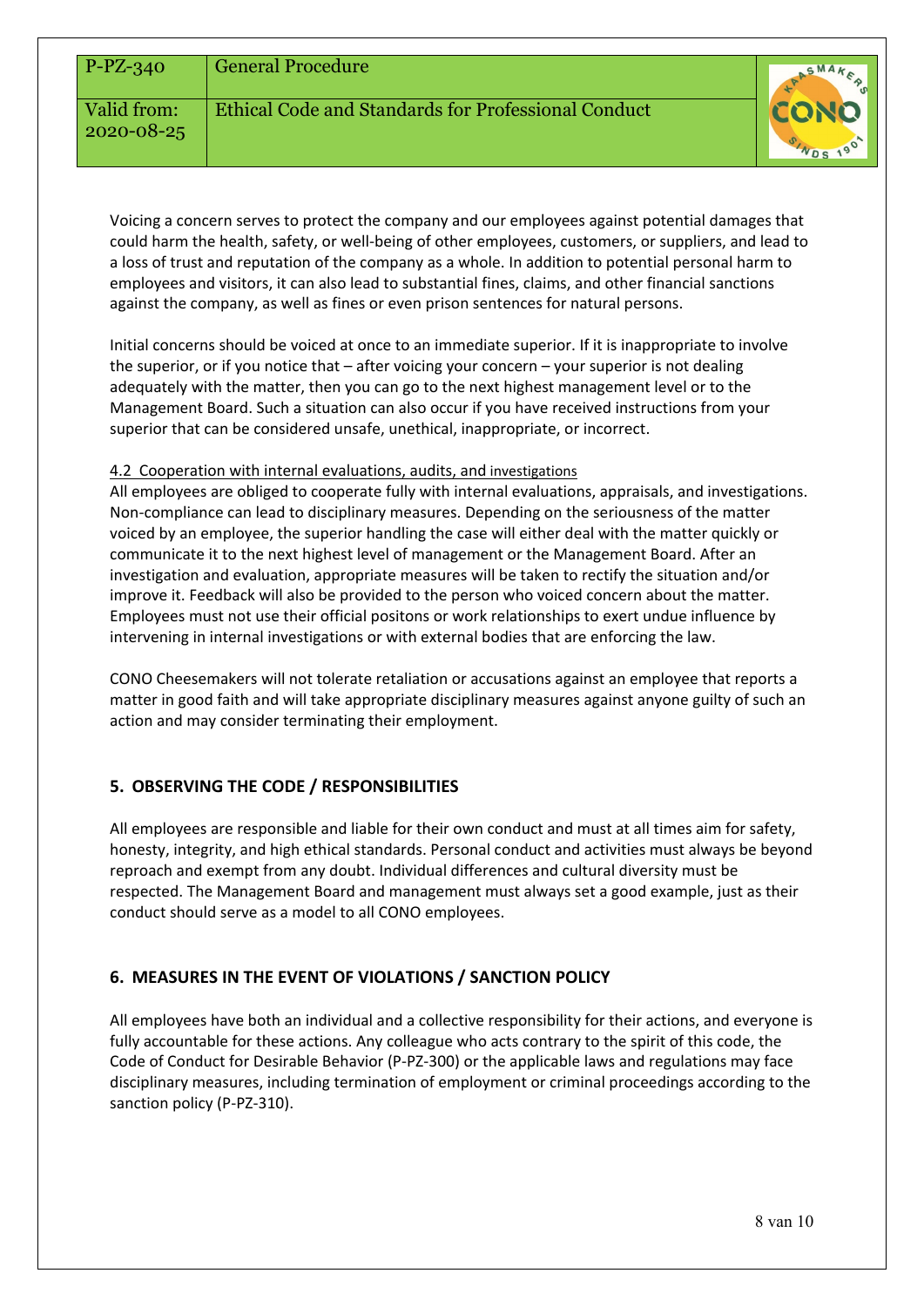| $P-PZ-340$                      | <b>General Procedure</b>                            |  |
|---------------------------------|-----------------------------------------------------|--|
| Valid from:<br>$2020 - 08 - 25$ | Ethical Code and Standards for Professional Conduct |  |